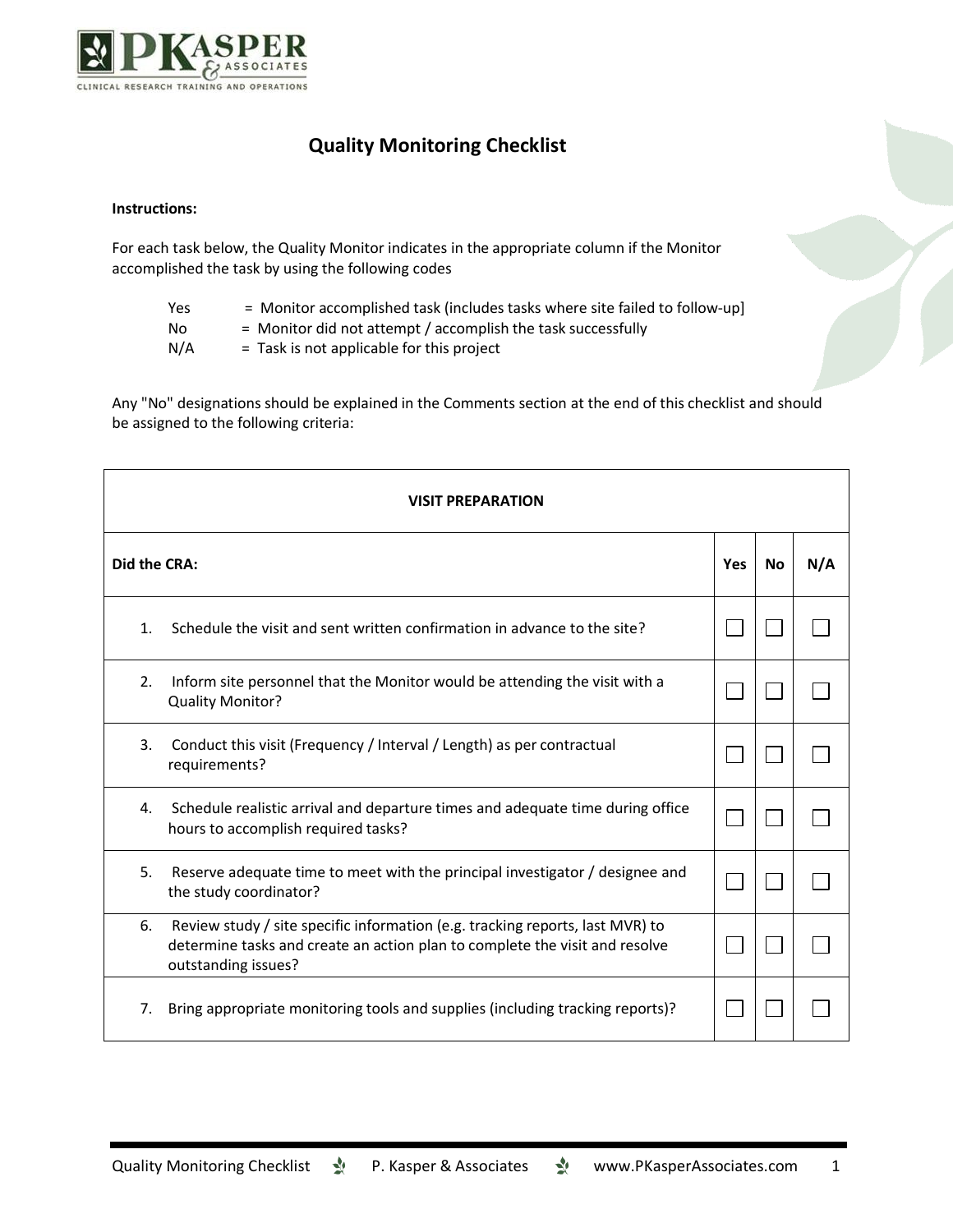

|    | <b>SITE MANAGEMENT</b>                                                                                                                                        | Yes | No | N/A |
|----|---------------------------------------------------------------------------------------------------------------------------------------------------------------|-----|----|-----|
| 1. | Interact with site personnel in a professional manner and addressed any issues<br>in a constructive manner?                                                   |     |    |     |
| 2. | Set expectations for the visit with the site staff (work to be performed, length of<br>visit, site staff availability, office hours)?                         |     |    |     |
| 3. | Address all follow-up issues and actions from the previous visit?                                                                                             |     |    |     |
| 4. | Access e-malls / voicemail periodically throughout the visit?                                                                                                 |     |    |     |
| 5. | Notify the CTM / designee immediately of any significant issues?                                                                                              |     |    |     |
| 6. | Discuss the overall study status, new safety and / or other relevant study issue,<br>with the investigator and other key site personnel?                      |     |    |     |
| 7. | Communicate protocol and / or regulatory deficiencies with investigator and<br>other appropriate site personnel and assisted with plan for corrective action? |     |    |     |
| 8. | Schedule the next monitoring visit prior to leaving the site, if applicable?                                                                                  |     |    |     |
|    | SITE FACILITIES / PERSONNEL                                                                                                                                   | Yes | No | N/A |
| 1. | Verify that the facility / equipment / personnel continue to be adequate?                                                                                     |     |    |     |
| 2. | Identify any changes to facility / equipment / personnel and obtained<br>appropriate documentation (e.g., lab certification, 1572, CV, license)?              |     |    |     |
| 3. | Confirm that the Investigator Personnel Team List and delegation of duties is<br>current?                                                                     |     |    |     |
| 4. | Assess whether biological samples were obtained, handled, and stored per<br>protocol and in accordance with local requirements?                               |     |    |     |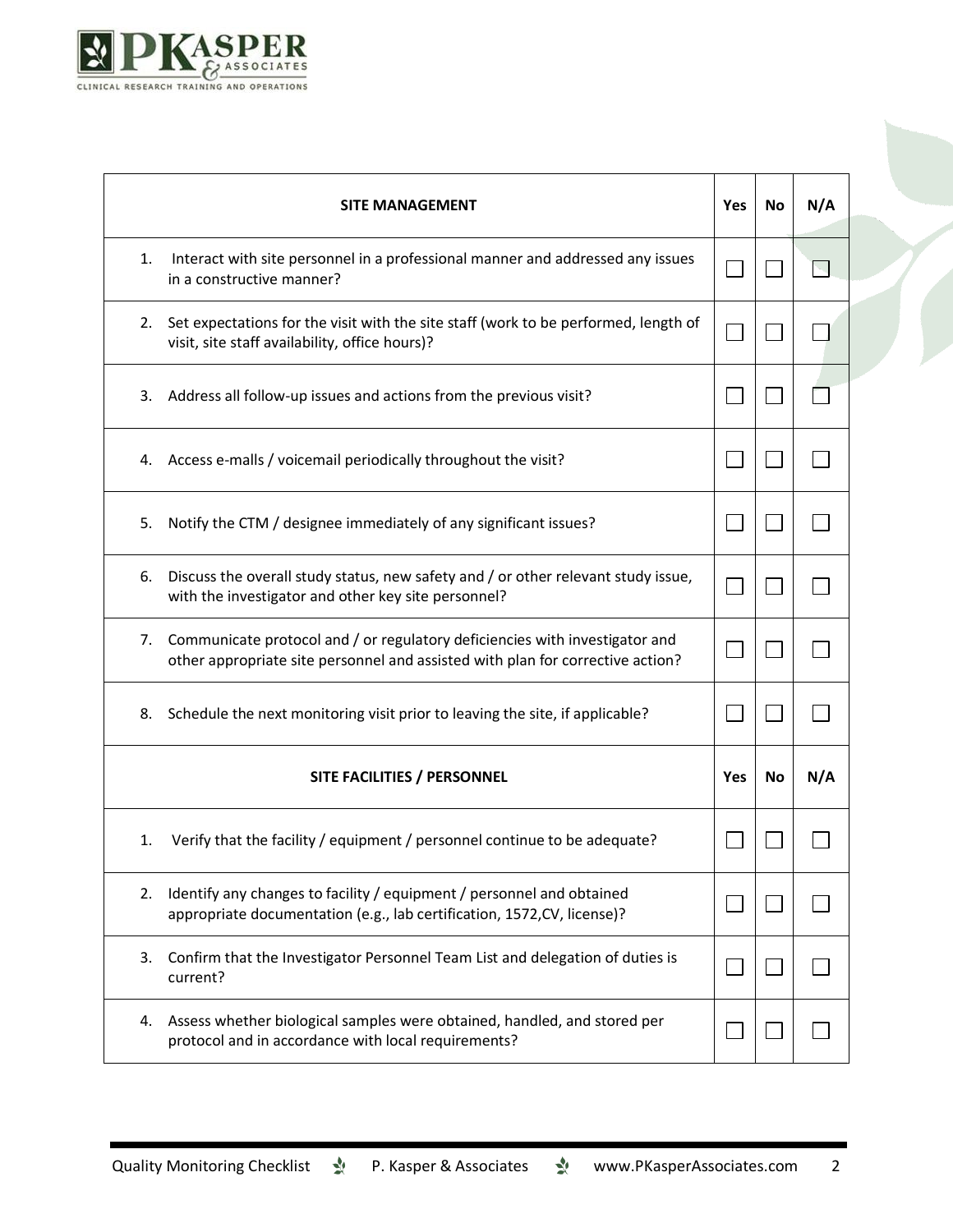

|    | <b>SUBJECT ENROLLMENT</b>                                                                                                                 | <b>Yes</b> | No. | N/A |  |
|----|-------------------------------------------------------------------------------------------------------------------------------------------|------------|-----|-----|--|
| 1. | Assess if enrollment was satisfactory based on expectations/predictions and<br>verify the site's ability to meet contractual obligations? |            |     |     |  |
| 2. | Ensure that subject source documentation was current and accurate?                                                                        |            |     |     |  |
| 3. | Verify tracking report information with screening logs, source documentation<br>and eCRF dates and updated / corrected as necessary?      |            |     |     |  |
| 4. | Confirm the site is still recruiting for sub studies and did CRA have the<br>conversation regarding recruitment activities?               |            |     |     |  |
| 5. | Confirm and verify that the site has IRB approval to conduct any and all sub<br>studies?                                                  |            |     |     |  |
| 6. | Confirm that the site does not have issues that would result in a CAP or<br>screening hold?                                               |            |     |     |  |

| The checklist below refers only to subjects / eCRFs reviewed |                                                                                                                    |            |    |     |  |  |
|--------------------------------------------------------------|--------------------------------------------------------------------------------------------------------------------|------------|----|-----|--|--|
|                                                              | <b>ADVERSE EVENTS</b>                                                                                              |            |    |     |  |  |
|                                                              | Did the Quality Monitor:                                                                                           | <b>Yes</b> | No | N/A |  |  |
| 1.                                                           | Verify if any serious and / or unexpected AEs occurred since the last visit?                                       |            |    |     |  |  |
| 2.                                                           | Verify that AEs noted in the source documents are recorded on the eCRF?                                            |            |    |     |  |  |
| 3.                                                           | Verify that SAEs noted in the source documents are recorded on SAE form and<br>reported to Safety within 24 hours? |            |    |     |  |  |
| 4.                                                           | Verify that all SAEs were reported to IRB within the correct timeframe?                                            |            |    |     |  |  |
| 5.                                                           | Verify whether outstanding issues regarding SAEs have been resolved (refer to<br>SAE listing and query trackers)?  |            |    |     |  |  |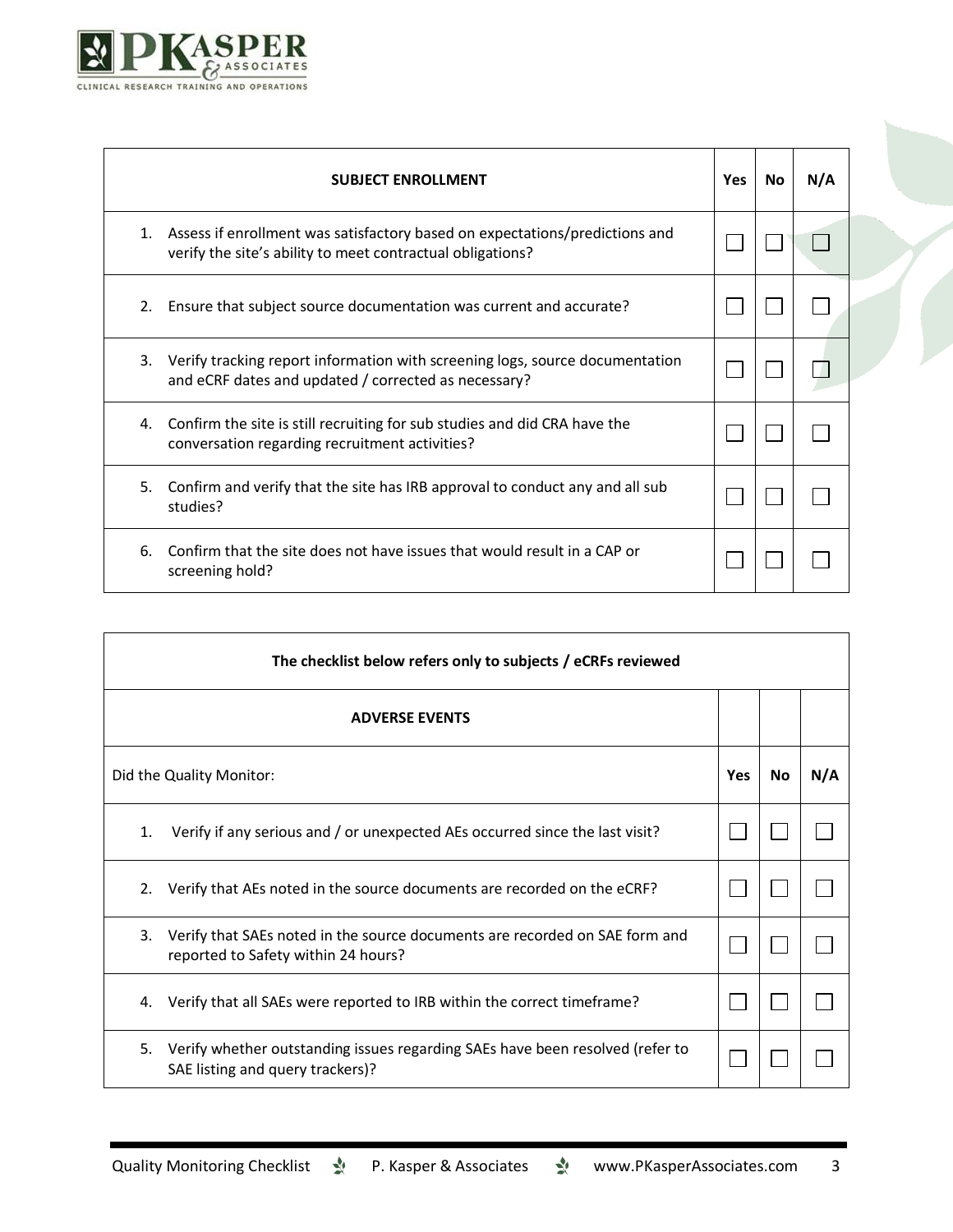

| 6. | Verify that SAE reports were reconciled to all source documents and eCRF?                                                                                                                                                                   |     |           |     |  |
|----|---------------------------------------------------------------------------------------------------------------------------------------------------------------------------------------------------------------------------------------------|-----|-----------|-----|--|
|    | 7. Verify if site personnel observed any trends in AEs?                                                                                                                                                                                     |     |           | m.  |  |
|    | <b>INFORMED CONSENT REVIEW</b>                                                                                                                                                                                                              | Yes | <b>No</b> | N/A |  |
| 1. | Verify that the latest version of an IRB (all pages present) prior to beginning any<br>study related procedures or implementation of amendment changes?                                                                                     |     |           |     |  |
| 2. | Verify that documentation of proper consenting process is noted in the source<br>documents (e.g. confirming subject has read, all questions answered, signed ICF<br>before study procedures & received a copy of the signed ICF?            |     |           |     |  |
|    | 3. Verify that all versions of ICFs have been signed (screening, main consent,<br>caregiver, sub study(ies) consents) and applicable national / local addenda are<br>signed / attached to each signed ICF (HIPPA)?                          |     |           |     |  |
| 4. | Verify that the subject signed appropriate and current (or multiple updated<br>versions) of sub study ICFs prior to any study related procedures?                                                                                           |     |           |     |  |
|    | eCRF / SOURCE DOCUMENT REVIEW (for subjects / eCRFs reviewed)                                                                                                                                                                               | Yes | <b>No</b> | N/A |  |
| 1. | Verify that all available source documentation are reviewed and found to meet<br>minimum requirements and are accurate, complete, current and maintained?                                                                                   |     |           |     |  |
|    | 2. Verify that source documentation supports the existence of the subjects enrolled<br>and confirms a possible / probably history of indication under study?                                                                                |     |           |     |  |
|    | 3. Verify that source documentation appears free of evidence of fabrication or<br>falsification of data?                                                                                                                                    |     |           |     |  |
| 4. | Verify that inclusion / exclusion criteria were met by all enrolled subjects and for<br>those not meeting criteria, documented client notification and Medical Monitor<br>approval?                                                         |     |           |     |  |
| 5. | Verify that early terminations were thoroughly documented in source documents<br>and eCRF?                                                                                                                                                  |     |           |     |  |
| 6. | Verify that laboratory reports and other safety assessment procedures were<br>promptly obtained, reviewed, signed and any issues followed up by the PI (lab<br>test repeated) and documented in source documents and e-CRF, if appropriate? |     |           |     |  |
| 7. | Verify that study procedures were performed as per protocol and within<br>window?                                                                                                                                                           |     |           |     |  |
| 8. | Verify that documentation of any protocol violation, deviation, exemption, or<br>noncompliance with GCP and regulatory requirements?                                                                                                        |     |           |     |  |
|    |                                                                                                                                                                                                                                             |     |           |     |  |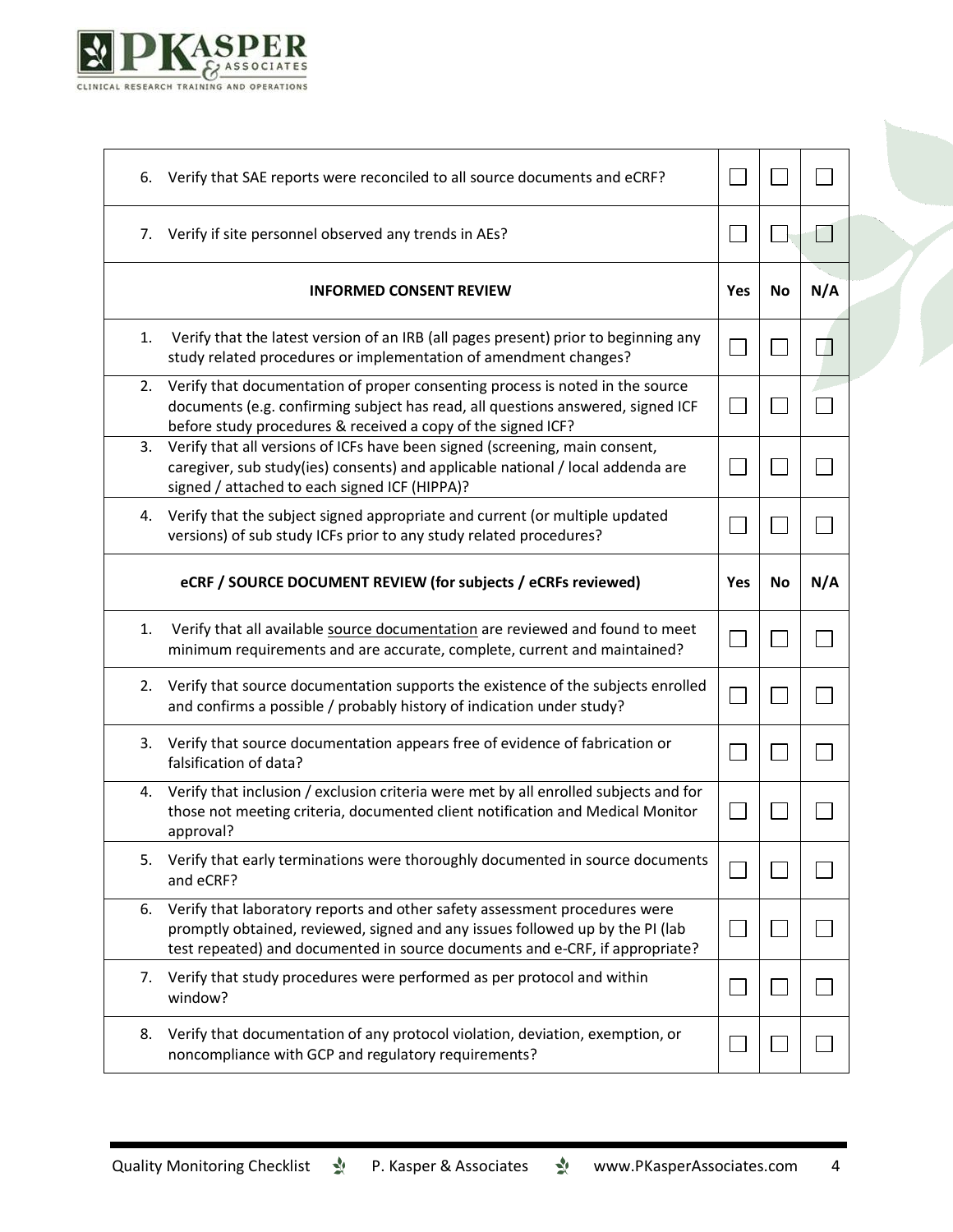

| 9. | Verify that all infusions and / or dosing modifications were documented?                                                                                                                                                                          |     |    |     |
|----|---------------------------------------------------------------------------------------------------------------------------------------------------------------------------------------------------------------------------------------------------|-----|----|-----|
|    | 10. Verify that eCRF data were consistent across sections / visits and with source<br>data / documentation (cross reference IVRS confirmation report, weight, date,<br>etc. ) and that endpoint data (Rating Assessments) are clearly documented? |     |    |     |
|    | 11. Verify that previously monitored eCRFs were done so as required by project?                                                                                                                                                                   |     |    |     |
|    | 12. Verify if CRA conducted remote monitoring of queries since last IMV?                                                                                                                                                                          |     |    | J.  |
|    | 13. Verify that outstanding data queries were resolved and supported by source<br>documentation?                                                                                                                                                  |     |    |     |
|    | <b>CONCOMITANT MEDICATION (CM)</b>                                                                                                                                                                                                                | Yes | No | N/A |
| 1. | Verify that all baseline and ongoing concomitant medications are documented<br>appropriately?                                                                                                                                                     |     |    |     |
| 2. | Verify that there are no discrepancies between indications for concomitant<br>medications noted in the Medical History and data on the eCREF pages?                                                                                               |     |    |     |
| 3. | Verify that all AEs / SAEs, concomitant medication are noted in source and the<br>eCRF?                                                                                                                                                           |     |    |     |
| 4. | Verify that no disallowed medications or changes in dose for indication-related<br>medications are being used without prior approval from Medical Monitor?                                                                                        |     |    |     |
|    | <b>REGULATORY / IRB / ESSENTIAL DOCUMENTS</b>                                                                                                                                                                                                     | Yes | No | N/A |
| 1. | Review the Regulatory Binder as specified in the monitoring plan and<br>documented all findings with follow-up resolutions within 2 Interim Monitoring<br>Visits?                                                                                 |     |    |     |
| 2. | Verify follow-up letters and confirmation letters for all visits conducted are<br>present?                                                                                                                                                        |     |    |     |
| 3. | Identify documents to be retrieved for the Trial Master File?                                                                                                                                                                                     |     |    |     |
| 4. | Sign Site Visit Log (each day at the site) - ensured all visits to date are<br>documented (do not prompt CRA to do this during the visit)?                                                                                                        |     |    |     |
| 5. | Verify IRB approval granted prior to investigational product shipment, SIV date →<br>IRB date $\rightarrow$ Activation $\rightarrow$ 1 <sup>st</sup> subject screened IP $\rightarrow$ shipped?                                                   |     |    |     |